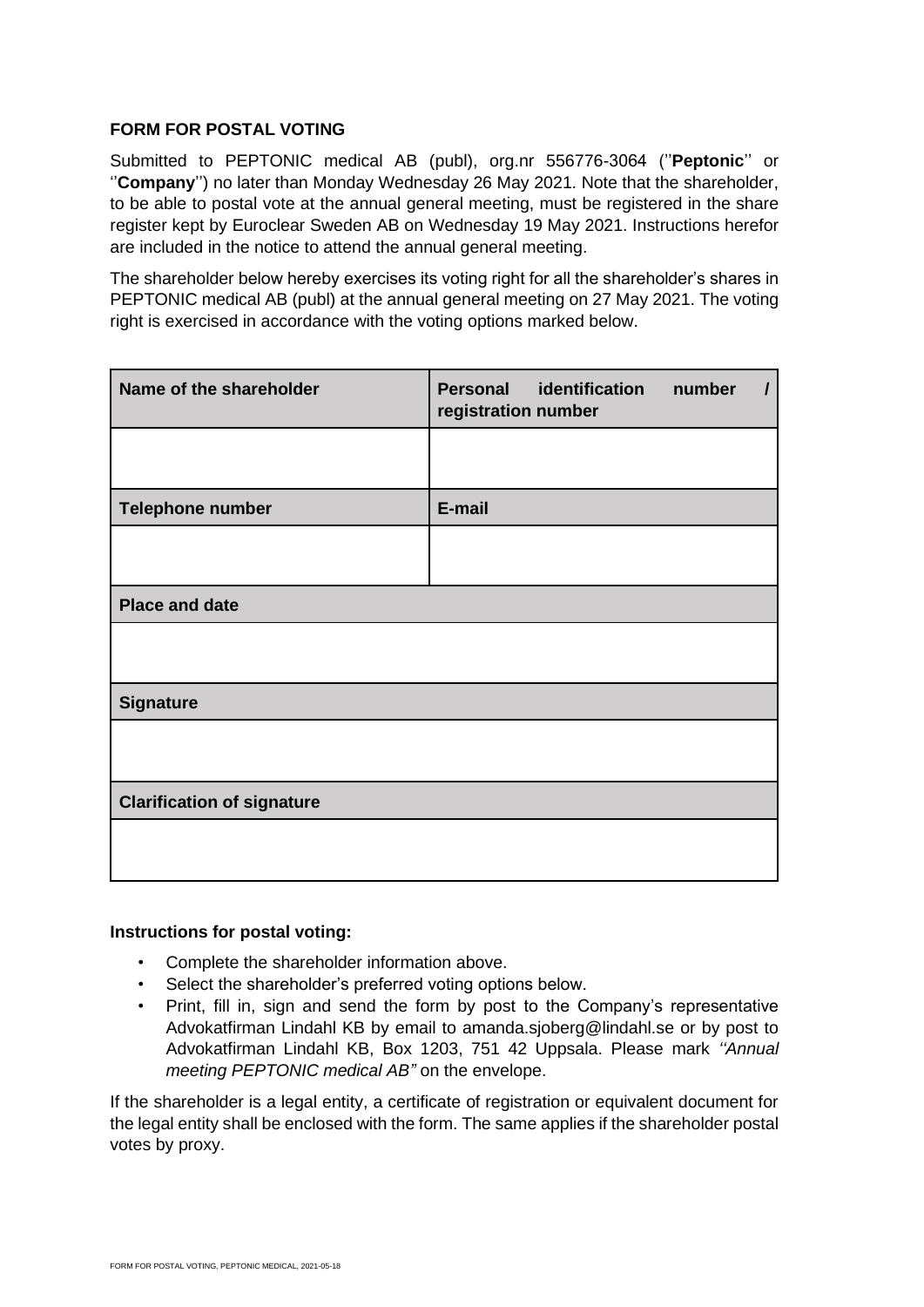## **Annual General Meeting in PEPTONIC medical AB (publ) on 27 May 2021**

The options below, except the determination as to whether the meeting has been duly convened, comprise the proposals submitted by the Board of Directors which are included in the notice convening the annual general meeting.

| <b>DECISION ITEM IN THE NOTICE</b>                                                                                                                                       |                                    | <b>YES</b> | <b>NO</b> | <b>ABSTAIN</b><br><b>FROM</b><br><b>VOTING</b> | THE ITEM<br><b>SHALL BE</b><br><b>POSTPONED</b><br>(to a continued<br>general meeting) |
|--------------------------------------------------------------------------------------------------------------------------------------------------------------------------|------------------------------------|------------|-----------|------------------------------------------------|----------------------------------------------------------------------------------------|
| 1. Election of chairman and secretary of the<br>general meeting                                                                                                          |                                    | П          | П         | П                                              | $\Box$                                                                                 |
| 2. Preparation and approval of the voting list                                                                                                                           |                                    | П          | П         | П                                              | П                                                                                      |
| 3. Election of one or two persons to verify the<br>minutes                                                                                                               |                                    | $\Box$     | П         | $\Box$                                         | $\Box$                                                                                 |
| 4. Approval of the agenda                                                                                                                                                |                                    | $\Box$     | П         | $\perp$                                        | ΙI                                                                                     |
| 5. Determination as to whether the meeting<br>has been duly convened                                                                                                     |                                    | $\Box$     | $\Box$    | $\mathsf{L}$                                   | ΙI                                                                                     |
| 7. Resolution on:                                                                                                                                                        |                                    |            |           |                                                |                                                                                        |
| a) the adoption of the income statement and<br>the balance sheet,                                                                                                        |                                    | $\Box$     | $\Box$    | П                                              | П                                                                                      |
| b) allocation of the Company's result<br>according to the adopted balance sheet, and                                                                                     |                                    | $\Box$     | $\Box$    | П                                              | $\Box$                                                                                 |
| c) discharge from liability for each of the<br>members of the board of directors and the<br>managing director.                                                           |                                    |            |           |                                                |                                                                                        |
|                                                                                                                                                                          | Hans von Celsing (chairman)        | П          | П         | П                                              | П                                                                                      |
|                                                                                                                                                                          | Anna Tenstam (board member)        | $\Box$     | $\Box$    | $\Box$                                         | $\Box$                                                                                 |
|                                                                                                                                                                          | Marianne Östlund (board<br>member) | $\Box$     | $\Box$    |                                                |                                                                                        |
|                                                                                                                                                                          | Leni Ekendahl (board member)       | $\Box$     | □         | $\Box$                                         | $\Box$                                                                                 |
|                                                                                                                                                                          | Johan Inborr (CEO)                 | $\Box$     | $\Box$    | П                                              | $\Box$                                                                                 |
| 8. Resolution on the number of members of<br>the board of directors and deputy members<br>of the board of directors. The nomination<br>committee proposes the following: |                                    |            |           |                                                |                                                                                        |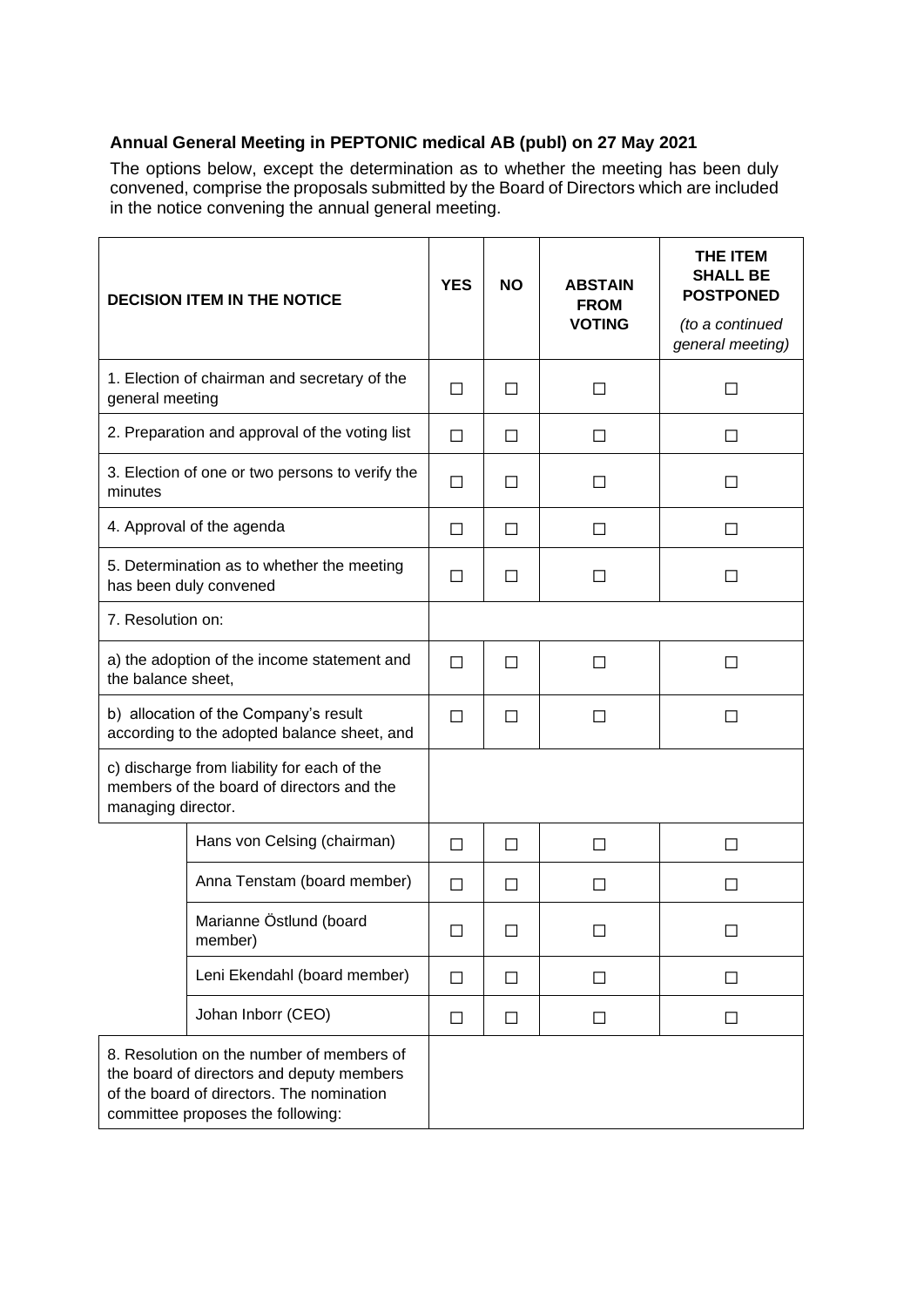|                                                                                                                                                                                                                                                                                                                                                                                       | 4 members of the board of<br>directors and no deputy<br>members.                                                                                                                                                                               | $\Box$ | $\Box$ |        |               |
|---------------------------------------------------------------------------------------------------------------------------------------------------------------------------------------------------------------------------------------------------------------------------------------------------------------------------------------------------------------------------------------|------------------------------------------------------------------------------------------------------------------------------------------------------------------------------------------------------------------------------------------------|--------|--------|--------|---------------|
| 9. Determination of remuneration to the<br>board of directors and the auditor. The<br>nomination committee proposes the<br>following:                                                                                                                                                                                                                                                 |                                                                                                                                                                                                                                                |        |        |        |               |
|                                                                                                                                                                                                                                                                                                                                                                                       | 75,000 SEK shall be paid to<br>each member of the board of<br>directors and 150 000 SEK to<br>the chairman. Furthermore, the<br>nomination committee proposes<br>that remuneration to the auditor<br>is paid according to approved<br>invoice. | $\Box$ | $\Box$ |        | H             |
| 10. Election of members of the board of<br>directors, chairman of the board of directors<br>and deputy members of the board of<br>directors, if any. The nomination committee<br>proposes the following:                                                                                                                                                                              |                                                                                                                                                                                                                                                |        |        |        |               |
|                                                                                                                                                                                                                                                                                                                                                                                       | Hans von Celsing (chairman)                                                                                                                                                                                                                    | П      | П      | П      | ΙI            |
|                                                                                                                                                                                                                                                                                                                                                                                       | Anna Tenstam (board member)                                                                                                                                                                                                                    | П      | П      |        | ΙI            |
|                                                                                                                                                                                                                                                                                                                                                                                       | Marianne Östlund (board<br>member)                                                                                                                                                                                                             | $\Box$ | $\Box$ |        |               |
|                                                                                                                                                                                                                                                                                                                                                                                       | Leni Ekendahl (board member)                                                                                                                                                                                                                   | □      | $\Box$ | $\Box$ | $\mathcal{L}$ |
| 11. Election of auditor. The nomination<br>committee proposes the following:                                                                                                                                                                                                                                                                                                          |                                                                                                                                                                                                                                                |        |        |        |               |
|                                                                                                                                                                                                                                                                                                                                                                                       | Omval av det registrerade<br>revisionsbolaget KPMG AB med<br>nyval av huvudansvarig revisor<br>Emil Andersson. Revisorn<br>förslås väljas fram till och med<br>slutet av nästkommande<br>årsstämma i Bolaget.                                  | □      | $\Box$ | $\Box$ | $\mathsf{L}$  |
| 12. Resolution on a general authorization to<br>the board of directors for the time until the<br>next annual general meeting, whether on one<br>or several occasions, to increase the<br>Company's share capital with an amount that<br>corresponds to twenty (20) percent of the<br>Company's registered share capital at the<br>time of the first utilisation of the authorisation. |                                                                                                                                                                                                                                                | П      | $\Box$ | Ш      | П             |
| 13. Resolution on the nomination committee<br>for the next annual general meeting                                                                                                                                                                                                                                                                                                     |                                                                                                                                                                                                                                                | $\Box$ | $\Box$ | П      | $\Box$        |